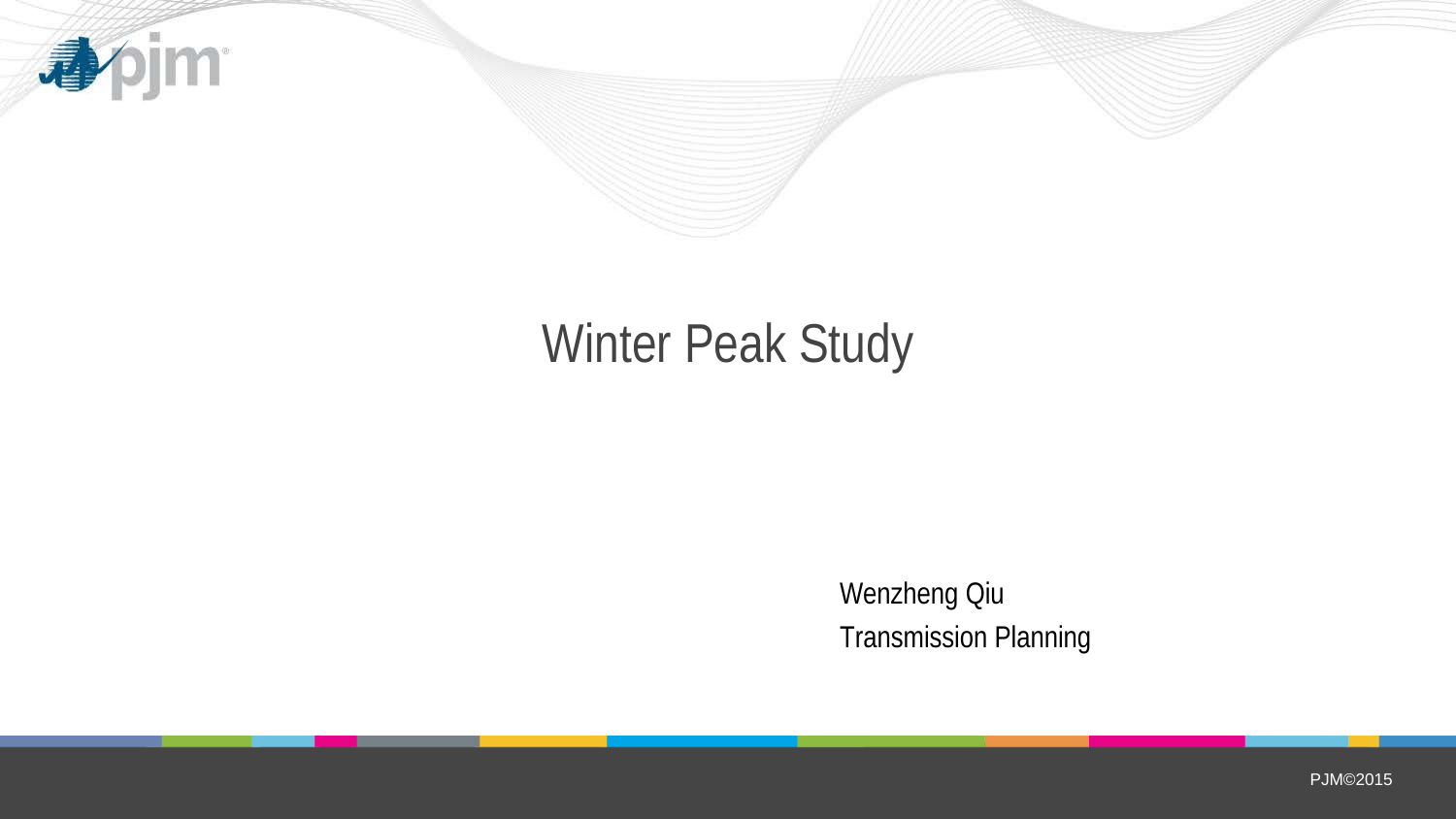

### Winter Peak Study Drivers

• Winter Peak is higher Summer Peak for several zones in PJM

| Area / Year    | <b>PN</b> | <b>METED</b>            | <b>JCPL</b> | <b>PL</b>   | <b>PECO</b> | <b>PSEG</b>        | <b>BGE</b> | <b>PEPCO</b>      | AE.   | <b>DPL</b> | <b>UGI</b> | <b>RECO</b> | <b>APS</b> | <b>ATSI</b> | <b>AEP</b> | <b>DAYTON</b>                                             | <b>DUKE</b> | <b>DLCO</b> | <b>COMED</b>                    | <b>VAP</b> | <b>EKPC</b> |
|----------------|-----------|-------------------------|-------------|-------------|-------------|--------------------|------------|-------------------|-------|------------|------------|-------------|------------|-------------|------------|-----------------------------------------------------------|-------------|-------------|---------------------------------|------------|-------------|
| 2020<br>Summer |           | 3,118 3,150 6,596 7,492 |             |             |             | 9,096 10,649 7,457 |            | 6,853 2,762 4,388 |       |            | 206        | 434         |            |             |            | 9,255 13,581 24,507 3,749 5,777 3,084 24,582 22,068 2,082 |             |             |                                 |            |             |
| 2020<br>Winter |           | 3,145 2,784             |             | 4,046 7,597 | 7,006       | 6,865 6,005 5,599  |            |                   | 1,731 | 3,569      | 208        | 236         |            |             |            | 9,362 10,745 23,839 3,108                                 |             |             | 4,535 2,258 16,930 19,546 2,530 |            |             |

- Gas Deficiency
	- Low gas price
	- Increased gas heating
	- Limited pipe line capacity

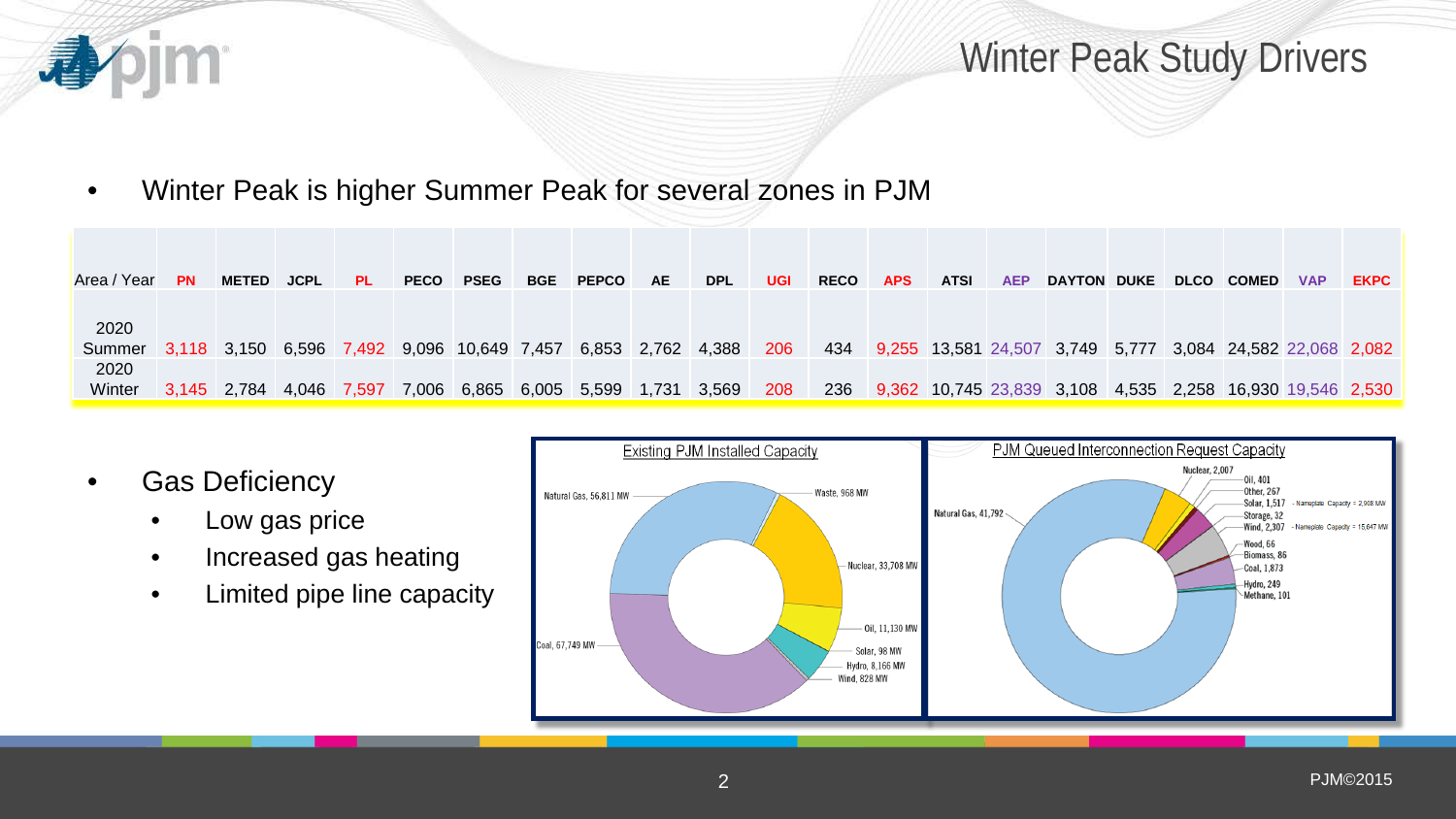

## Winter Peak Study Summary

- "Winter Peak Period"
	- December 1st February 28<sup>th</sup>
	- Hours Ending 06:00 09:00 and 17:00-20:00
- Winter Peak Base Case
	- Dispatch reflects observed winter conditions.
- Winter Peak Analytical Studies
	- Includes thermal and voltage evaluations.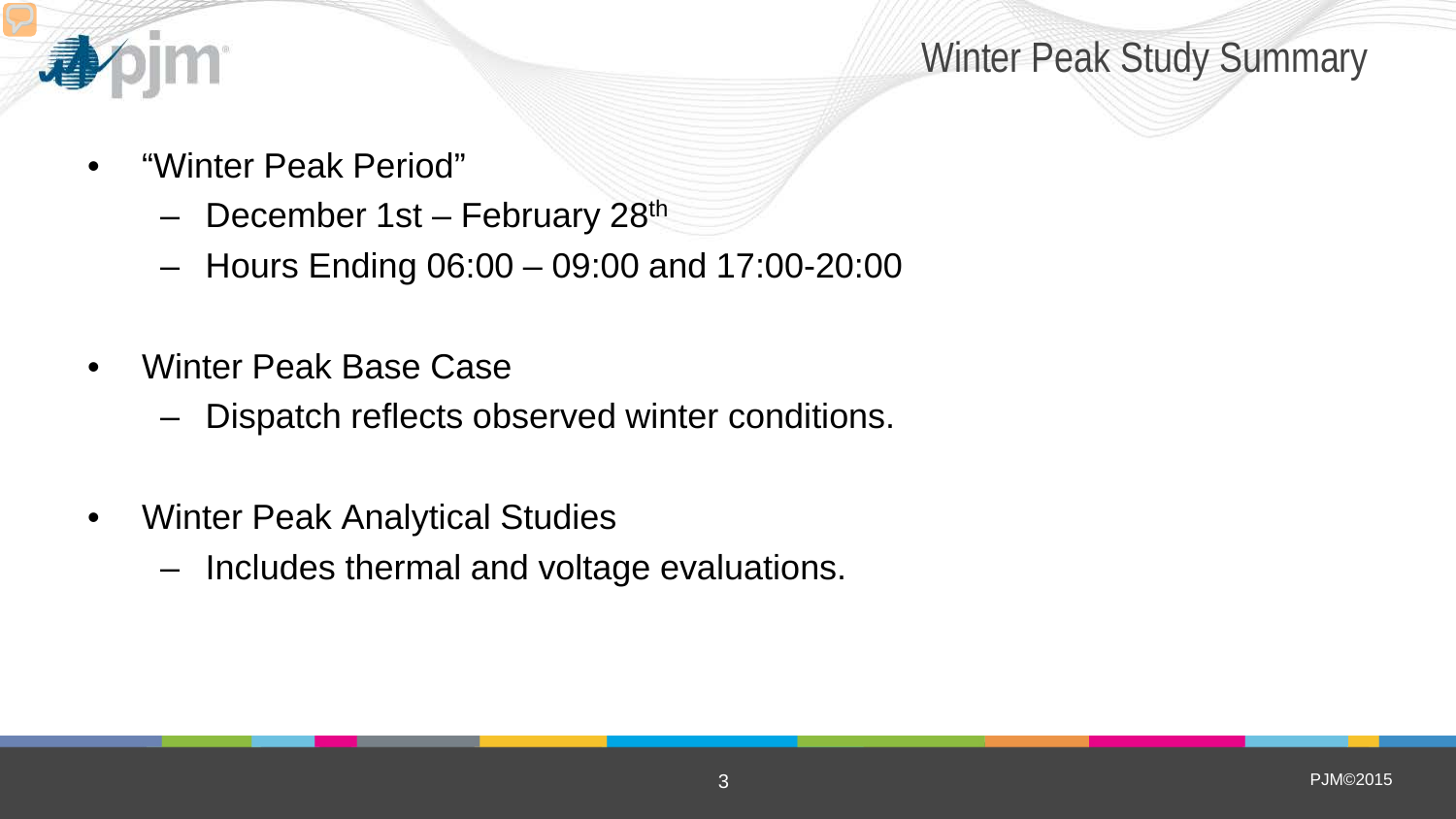

### Base case dispatch

- Pumped storage will be in generating mode
- Generator fuel type will be considered in the initial base case dispatch
- Queue generation and MTX projects with FSA are modeled along with their associated network upgrades
- Average Capacity Factors (CF) by fuel type during the winter peak hours are used for the base case generating levels as described in the Manual 14B language (initial generator  $output = AVG CF* ICAP)$
- Maintain target PJM RTO area interchange that reflects all yearly long term firm (LTF) transmission service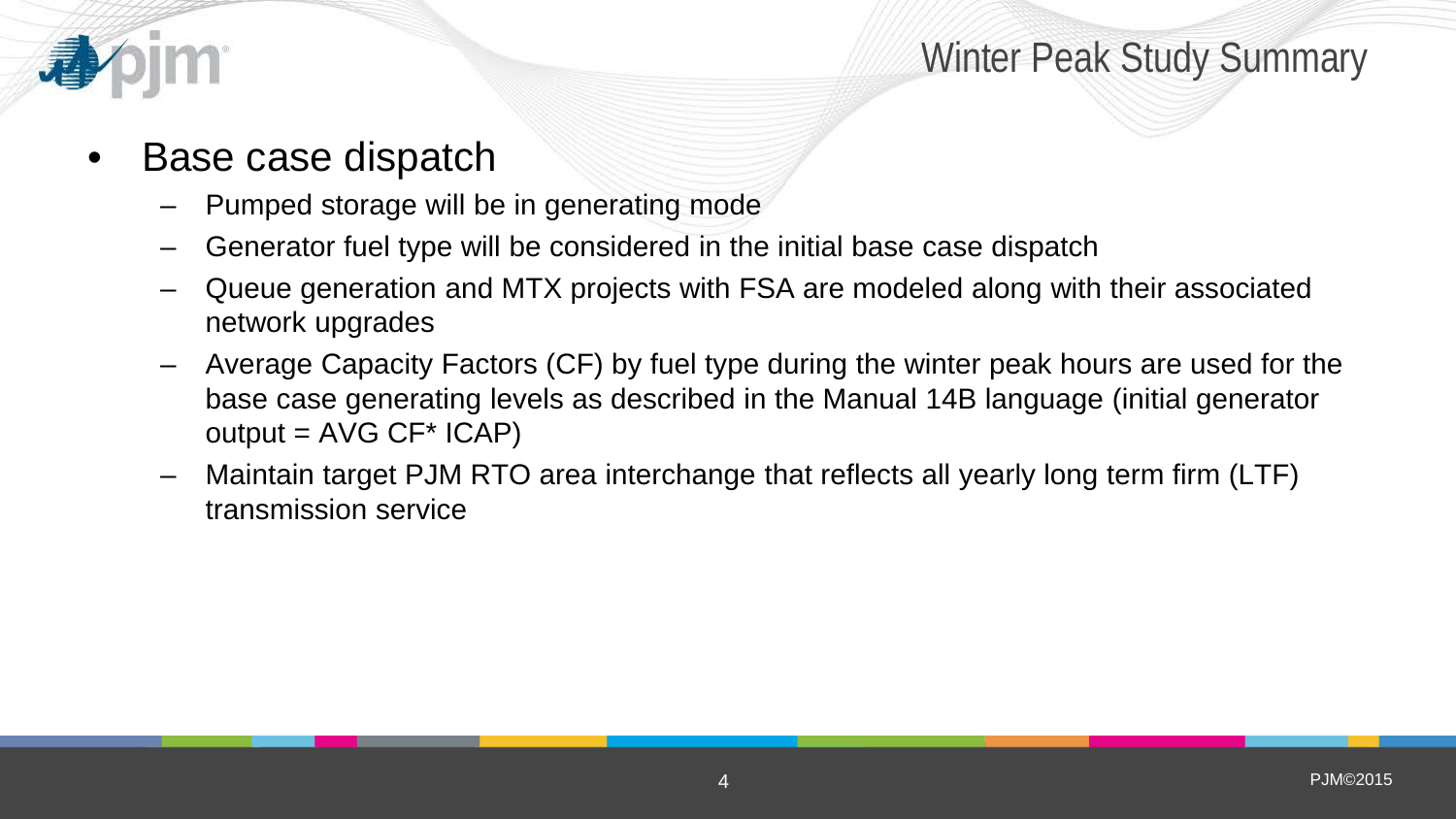

# Winter Peak Study Summary

- 1. Winter Generator Deliverability/Common Mode Outage test
	- The ramping limit for generators of all fuel types will be 100% except wind
		- 80% ramping limit is applied for wind for single contingencies
	- Contingencies: NERC Category A, B, C (except N-1-1) or P0, P1, P2, P4, P5 and P7 (for the new TPL-001-4)
	- Annual DR
- 2. Winter Load Deliverability test
	- Winter CETO
	- Annual DR
	- 27 LDAs
	- Contingencies: NERC Category A, B
- 3. N-1 thermal, voltage
	- Contingencies: NERC Category A, B, C (except N-1-1) or P0, P1, P2, P4, P5 and P7 (for the new TPL-001-4)
- 4. N-1-1 thermal and voltage
	- Contingencies (NERC TPL-001-4 P3 and P6)
- Overall Assumptions
	- Monitor all PJM BES and lower voltage BES and market monitored facilities
	- Currently, 30 Gas contingencies (TPL-001-4 Extreme Event) that results in 1000MW or more of generation loss including pipeline outage or temperature threshold contingencies will be evaluated in the tests above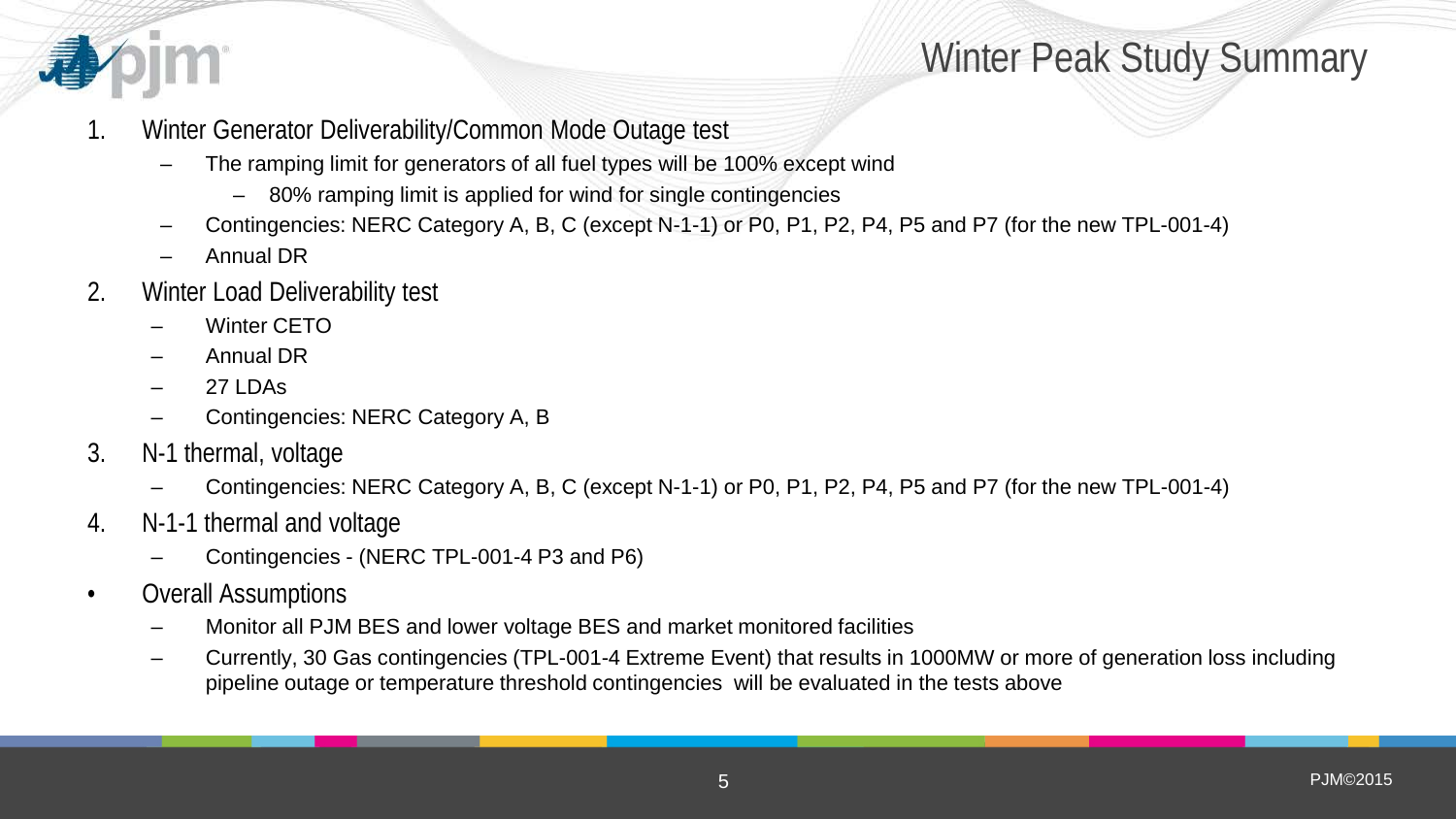

Winter Peak Study & Criteria

- All technical evaluation results of anticipated 2020 Winter conditions were reviewed at the 9/10/2015 TEAC meeting (as a sensitivity study)
- Application of Winter Criteria
	- Analysis not including gas contingencies
		- Violations constitute a reliability violation and solutions will be developed through the PJM TEAC
	- Gas contingencies
		- Where simulations indicate a potential for cascading, an additional evaluation of potential solutions will be performed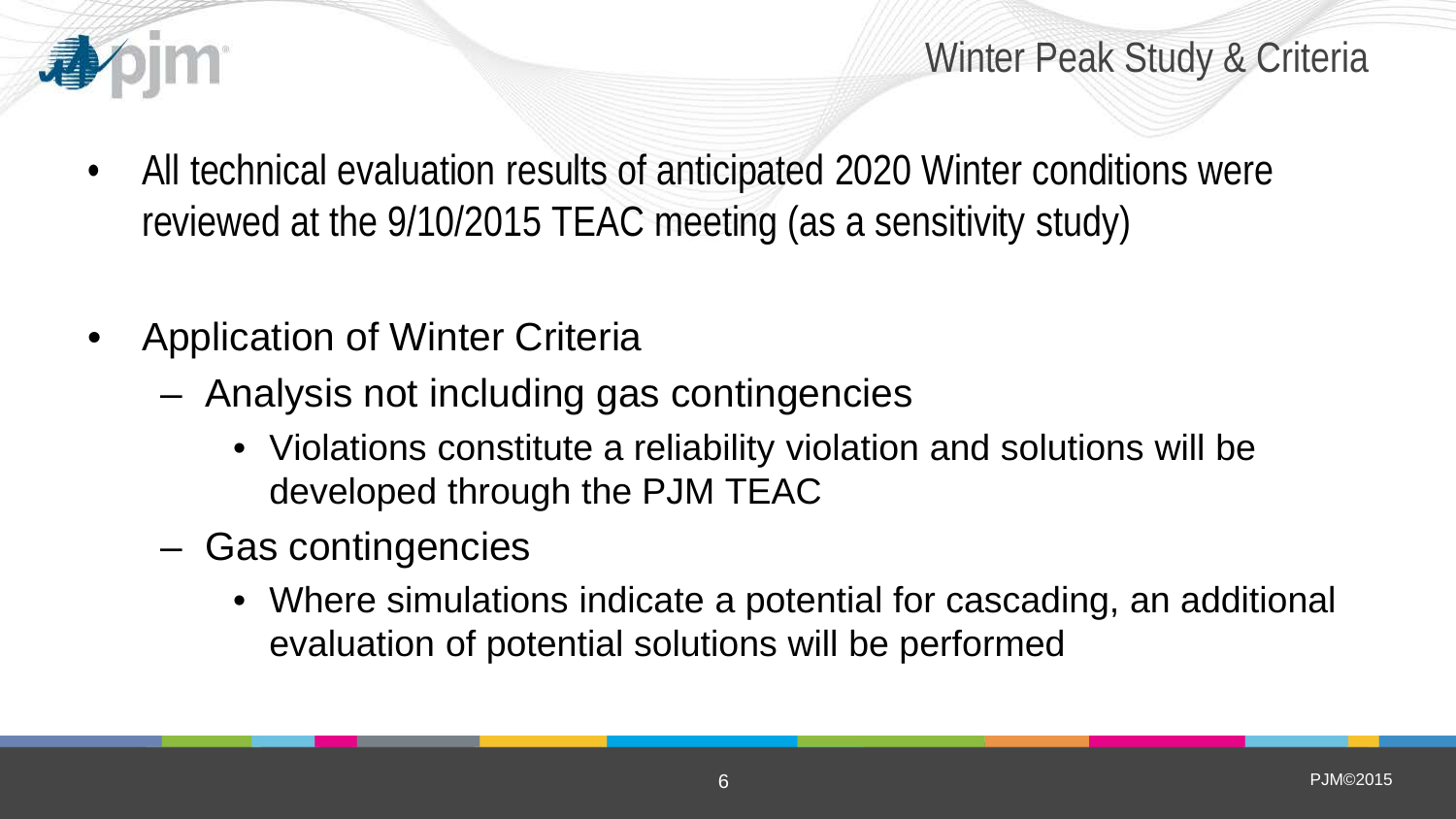

• Implementation Dates

看

- The criteria is proposed to be effective to the baseline studies upon the effective date of 1/1/2016
- For interconnection queue studies, the criterion will be effective for queue requests received after the effective date of the Manual 14B language.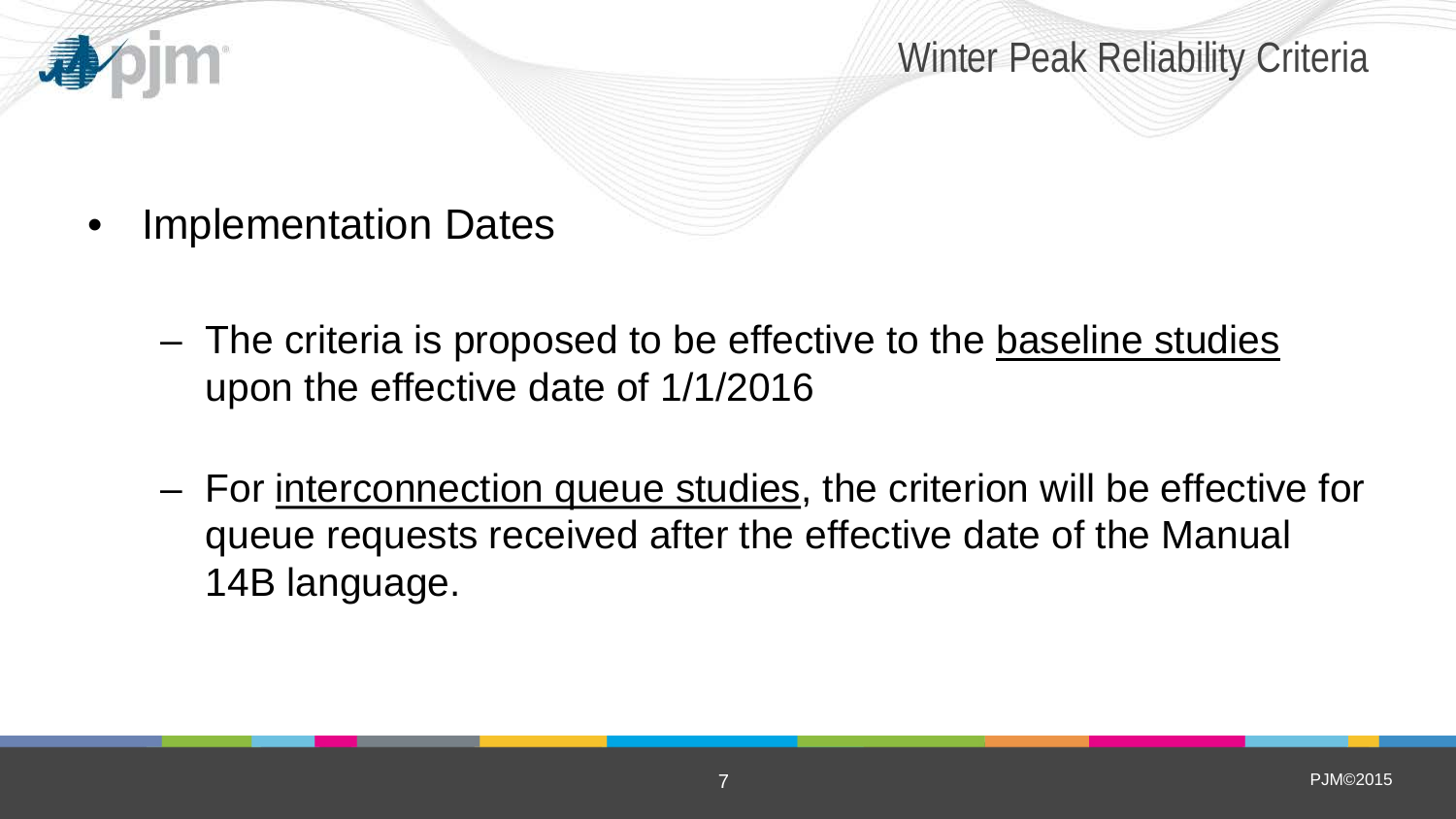

Analytical Overview

- Analysis Performed With and Without Gas Contingencies
	- Not Including Gas Contingencies
		- Baseline N-1, Generator Deliverability and Common Mode Outage Thermal **Results**
		- Baseline N-1 Voltage Results
		- N-1-1 Thermal
		- N-1-1 Voltage
	- Gas Contingencies Included
		- Baseline N-1, Generator Deliverability and Common Mode Outage Thermal Results
		- Baseline N-1 Voltage Results
		- N-1-1 Thermal
		- N-1-1 Voltage
		- Winter Load Deliverability (Thermal & Voltage)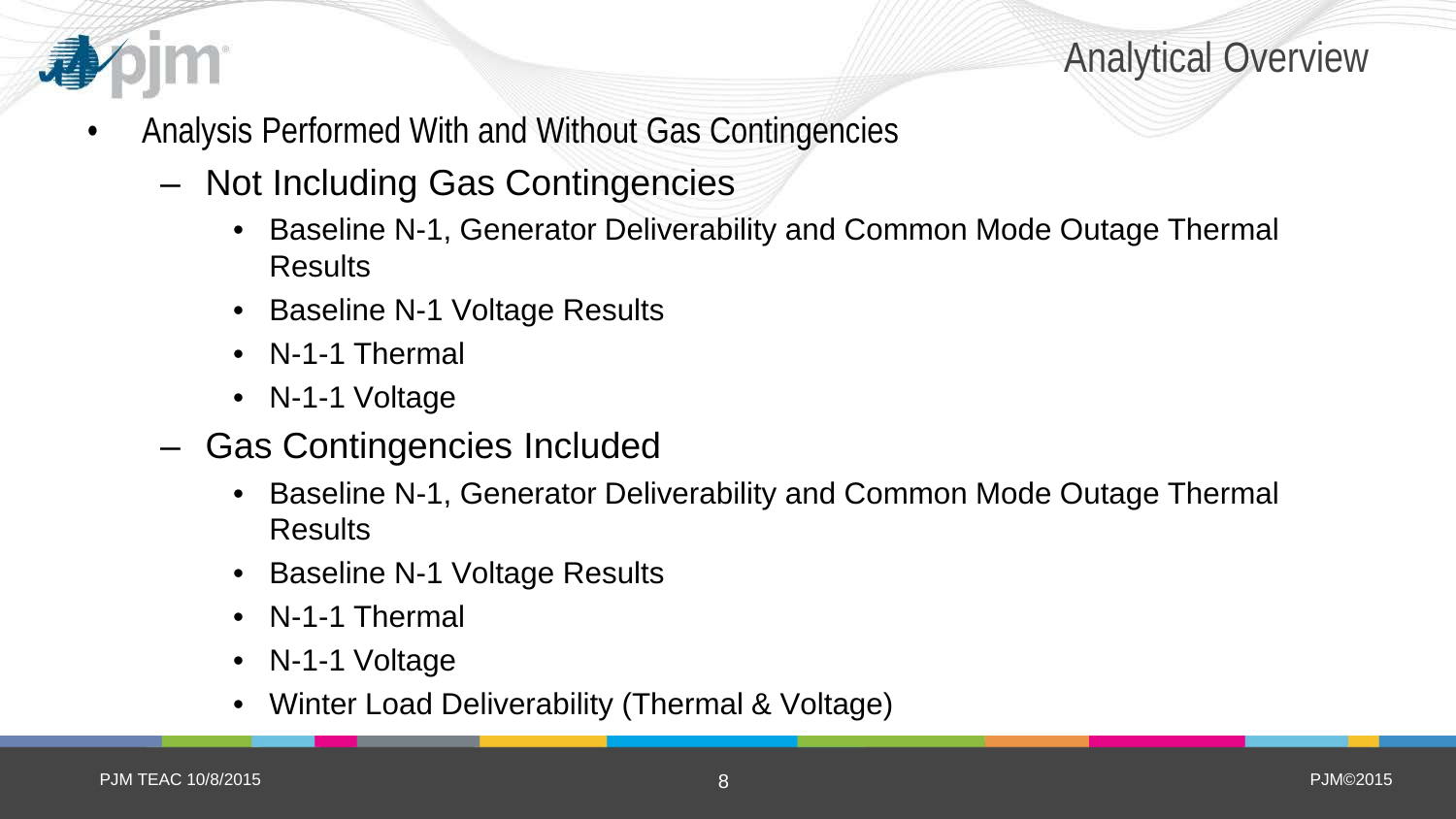

Analytical Overview

- Analysis Performed With and Without Gas Contingencies
	- Not Including Gas Contingencies
		- Baseline N-1, Generator Deliverability and Common Mode Outage Thermal **Results**
		- Baseline N-1 Voltage Results
		- N-1-1 Thermal
		- N-1-1 Voltage
	- Gas Contingencies Included
		- Baseline N-1, Generator Deliverability and Common Mode Outage Thermal Results
		- Baseline N-1 Voltage Results
		- N-1-1 Thermal
		- N-1-1 Voltage
		- Winter Load Deliverability (Thermal & Voltage)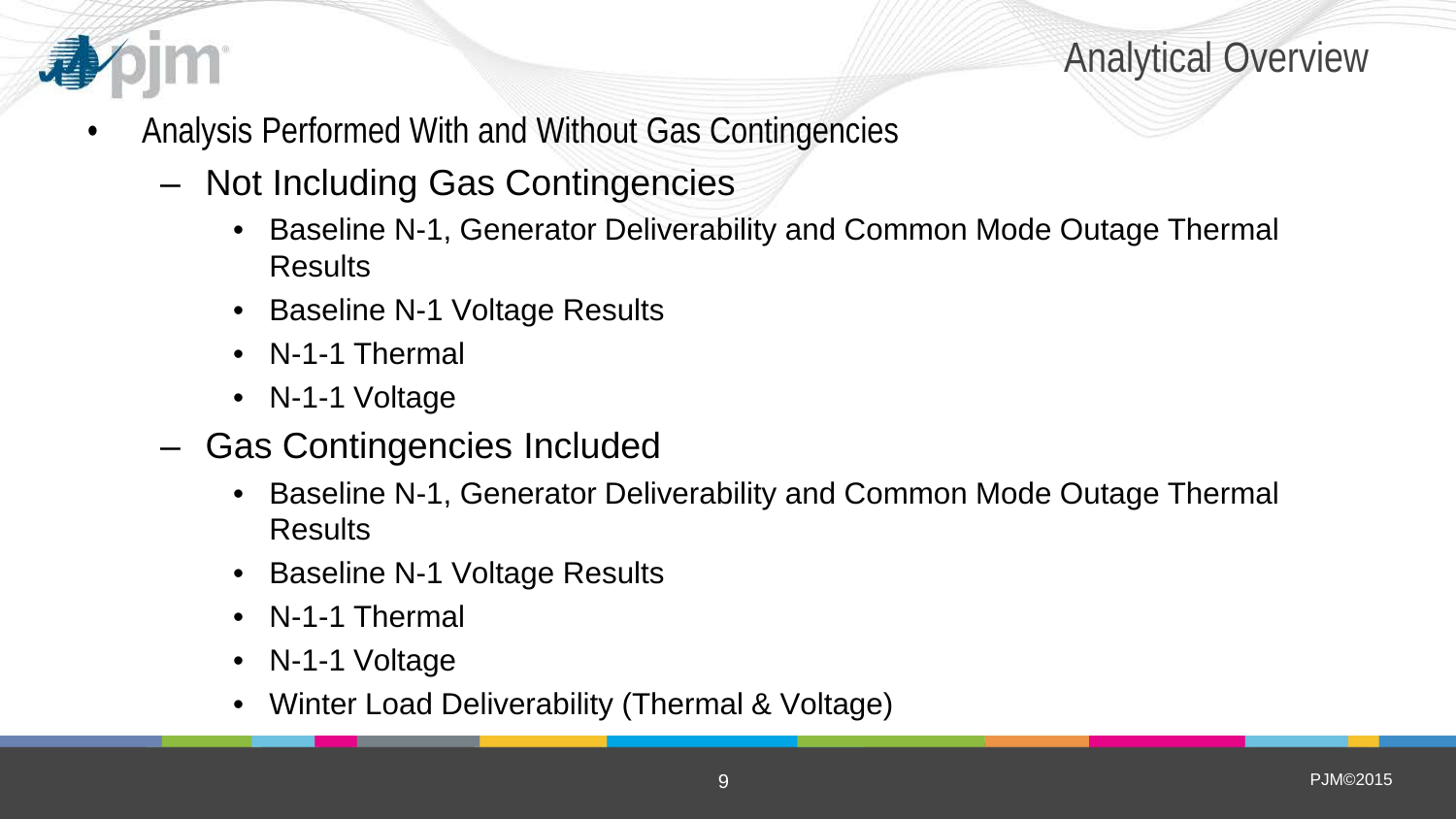

# Year 2020 Winter Load Deliverability

- Use 2020 RTEP winter power flow case
- Examined all LDAs that have a significant share of their annual loss of load risk in the winter
- Examined other LDAs that could potentially be impacted by gas pipeline contingencies
	- Did not examine LDAs that are importing significantly more than the CETO in the base case N-1 study
- No load deliverability violations were identified

|                   | <b>MW</b>   | <b>MW</b>           | Base Imports - CETO / | <b>MW</b>   |  |  |
|-------------------|-------------|---------------------|-----------------------|-------------|--|--|
| <b>LDA</b>        | <b>CETO</b> | <b>Base Imports</b> | <b>ABS(CETO)</b>      | <b>CETL</b> |  |  |
| <b>AE</b>         | 270         | 109                 | $-60%$                | >270        |  |  |
| <b>AEP</b>        | 2270        | 98                  | $-96%$                | >2270       |  |  |
| <b>APS</b>        | 2700        | 1918                | $-29%$                | >2700       |  |  |
| <b>ATSI</b>       | 3140        | 1906                | $-39%$                | >3140       |  |  |
| <b>BGE</b>        | 3800        | 3599                | -5%                   | >3800       |  |  |
| <b>CLEV</b>       | 3070        | 1330                | $-57%$                | >3070       |  |  |
| <b>COMED</b>      | $-6060$     | $-4995$             | 18%                   | $> -6060$   |  |  |
| <b>DAYTON</b>     | 1030        | $-460$              | $-145%$               | >1030       |  |  |
| <b>DLCO</b>       | 1690        | $-302$              | $-118%$               | >1690       |  |  |
| <b>DPL</b>        | 1030        | 1836                | 78%                   | $\ast$      |  |  |
| <b>DPL SOUTH</b>  | 1210        | 1311                | 8%                    | >1210       |  |  |
| <b>DUKE</b>       | 3420        | 1291                | $-62%$                | >3420       |  |  |
| <b>EKPC</b>       | 610         | 1543                | 153%                  | >610        |  |  |
| <b>EMAAC</b>      | $-6100$     | 1603                | 126%                  | $\ast$      |  |  |
| <b>JCPL</b>       | 1490        | 2268                | 52%                   | $\ast$      |  |  |
| <b>MAAC</b>       | $-14030$    | 556                 | 104%                  | $\ast$      |  |  |
| <b>METED</b>      | 1310        | 1154                | $-12%$                | >1310       |  |  |
| <b>PECO</b>       | 1640        | 2482                | 51%                   | $\ast$      |  |  |
| <b>PENELEC</b>    | 340         | $-1163$             | $-442%$               | >340        |  |  |
| <b>PEPCO</b>      | 3220        | 3120                | $-3%$                 | >3220       |  |  |
| <b>PJM WEST</b>   | $-2020$     | 1000                | 150%                  | $\ast$      |  |  |
| <b>PLGRP</b>      | $-340$      | $-269$              | 21%                   | $> -340$    |  |  |
| <b>PSEG</b>       | 2850        | 2798                | $-2%$                 | >2850       |  |  |
| <b>PSEG NORTH</b> | 1330        | 809                 | $-39%$                | >1330       |  |  |
| <b>SWMAAC</b>     | 3920        | 4722                | 20%                   | >3920       |  |  |
| <b>VAP</b>        | $-960$      | 4443                | 563%                  | $\ast$      |  |  |
| <b>WMAAC</b>      | $-7010$     | $-5774$             | 18%                   | $> -7010$   |  |  |

\* Base case imports - CETO > 50% of CETO so load deliverability was not performed